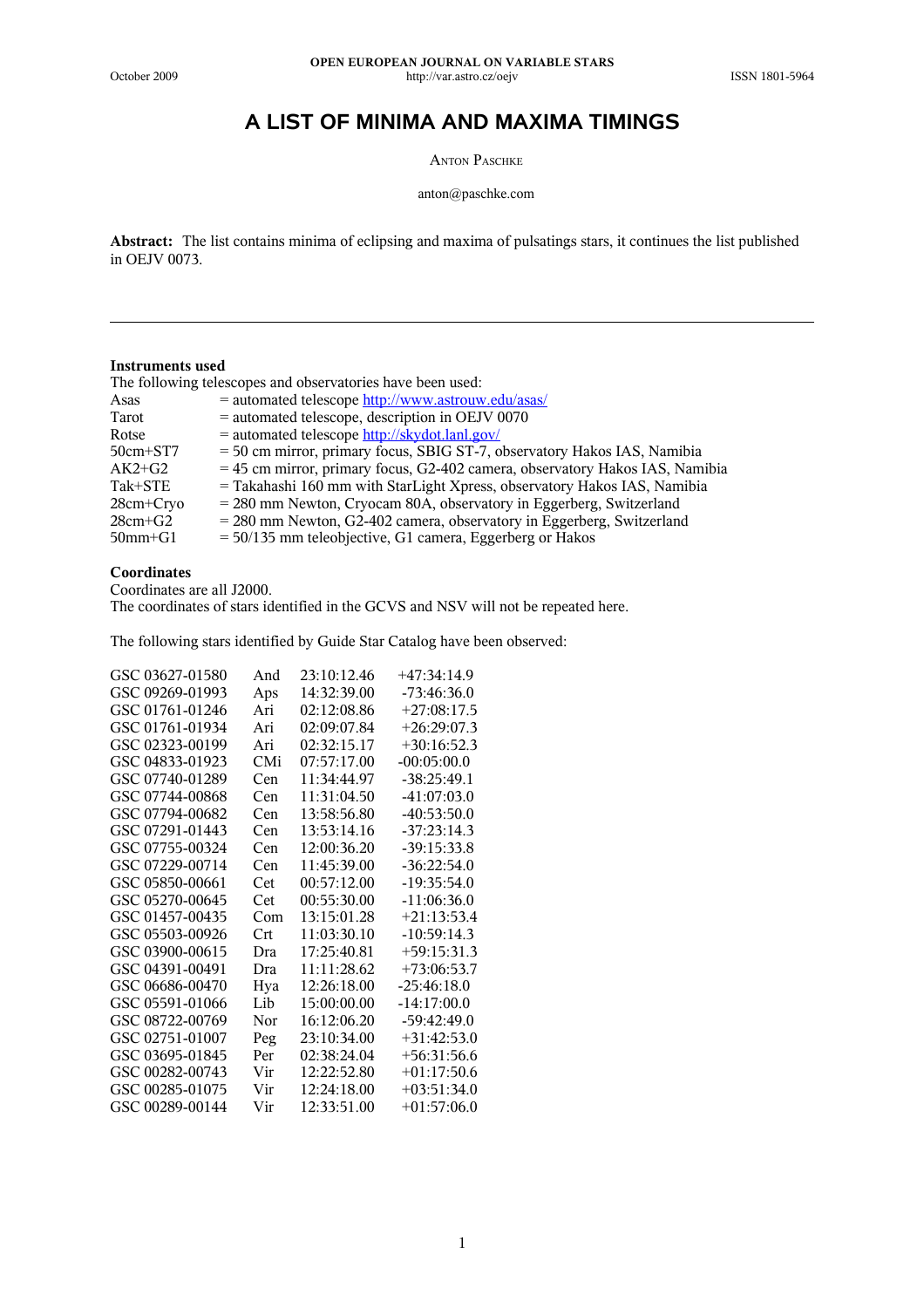SvkV is a list of variable stars detected in Slowakia.

| SvkV001 | Peg | 21:39:43.38 | $+26:34:46.5$ |
|---------|-----|-------------|---------------|
|---------|-----|-------------|---------------|

SvkV001 Peg was anounced in IBVS 5700. S

We (Radek Dreveny, Anton Paschke, Friedhelm Hund) maintain our own list of newly detected variable stars. Observations of the following stars are reported here.

| RafV001 | Aps | 15:31:55.9 | $-78:23:05$ |
|---------|-----|------------|-------------|
| RafV050 | Aps | 14:39:38.0 | $-73:59:40$ |
| RafV121 | Aps | 15:19:44.0 | $-77:38:40$ |
| RafV133 | Aps | 14:50:04.5 | $-71:11:40$ |
| RafV134 | Cha | 11:01:10.0 | $-81:23:25$ |
| RafV080 | Cru | 12:38:22.0 | $-63:54:20$ |
| RafV138 | Del | 20:22:51.0 | $+10:26:30$ |
| RafV132 | Gem | 07:52:58.0 | $+21:48:40$ |
| RafV135 | Oph | 18:10:19.0 | $+03:08:07$ |
| RafV136 | Oph | 17:15:48.0 | $-18:10:00$ |
| RafV115 | Tuc | 00:01:04.0 | $-66:57:42$ |
|         |     |            |             |

Coordinates of most RafV stars are determined by visual comparison of ccd image and ESO Digital Sky Survey. They are certainly accurate enough to identify the star.

#### **Elements**

| UU                                           | And | min | 41650.350  | 1.486301   |
|----------------------------------------------|-----|-----|------------|------------|
| CZ                                           | And | min | 31001.482  | 2.717148   |
| GSC 03627-01580                              | And | min | 48164.6528 | 0.937905   |
| XX                                           | Ant | min | 38441.879  | 0.8880136  |
| $\ensuremath{\text{U}}\ensuremath{\text{W}}$ | Aps | max | 52402.510  | 0.503485   |
| ZZ                                           | Aps | max | 36694.430  | 0.3774995  |
| AA                                           | Aps | max | 36728.535  | 0.541670   |
| AB                                           | Aps | max | 36728.380  | 0.481861   |
| AF                                           | Aps | min | 52433.277  | 0.7976244  |
| AH                                           | Aps | max | 36720.440  | 0.48870    |
| AI                                           | Aps | max | 36729.430  | 0.55415    |
| AN                                           | Aps | min | 36761.257  | 1.045547   |
| AU                                           | Aps | max | 36694.433  | 0.5671193  |
| ${\rm EV}$                                   | Aps | max | 36725.405  | 0.2833543  |
| MM                                           | Aps | min | 52406.697  | 3.7300     |
| NT                                           | Aps | min | 48500.212  | 0.294765   |
| NW                                           | Aps | min | 48500.649  | 1.065548   |
| GSC 09269-01993                              | Aps | min | 51904.150  | 0.364317   |
| RafV001                                      | Aps | min | 53544.493  | 0.304565   |
| RafV050                                      | Aps | min | 52135.508  | 0.939865   |
| RafV121                                      | Aps | min | 54283.320  | 0.250      |
| RafV133                                      | Aps | max | 25433.240  | 0.264281   |
| RY                                           | Aqr | min | 43359.360  | 1.966578   |
| UU                                           | Aqr | min | 46347.266  | 0.16358045 |
| CC                                           | Aqr | max | 51420.114  | 0.46829    |
| <b>CY</b>                                    | Aqr | max | 45972.1828 | 0.06103845 |
| $\rm EE$                                     | Aqr | min | 40828.7804 | 0.5089958  |
| ΗH                                           | Aqr | max | 51429.402  | 0.574433   |
| <sub>OO</sub>                                | Aqr | min | 52227.514  | 0.586612   |
| V1542                                        | Aql | min | 52112.1411 | 0.417537   |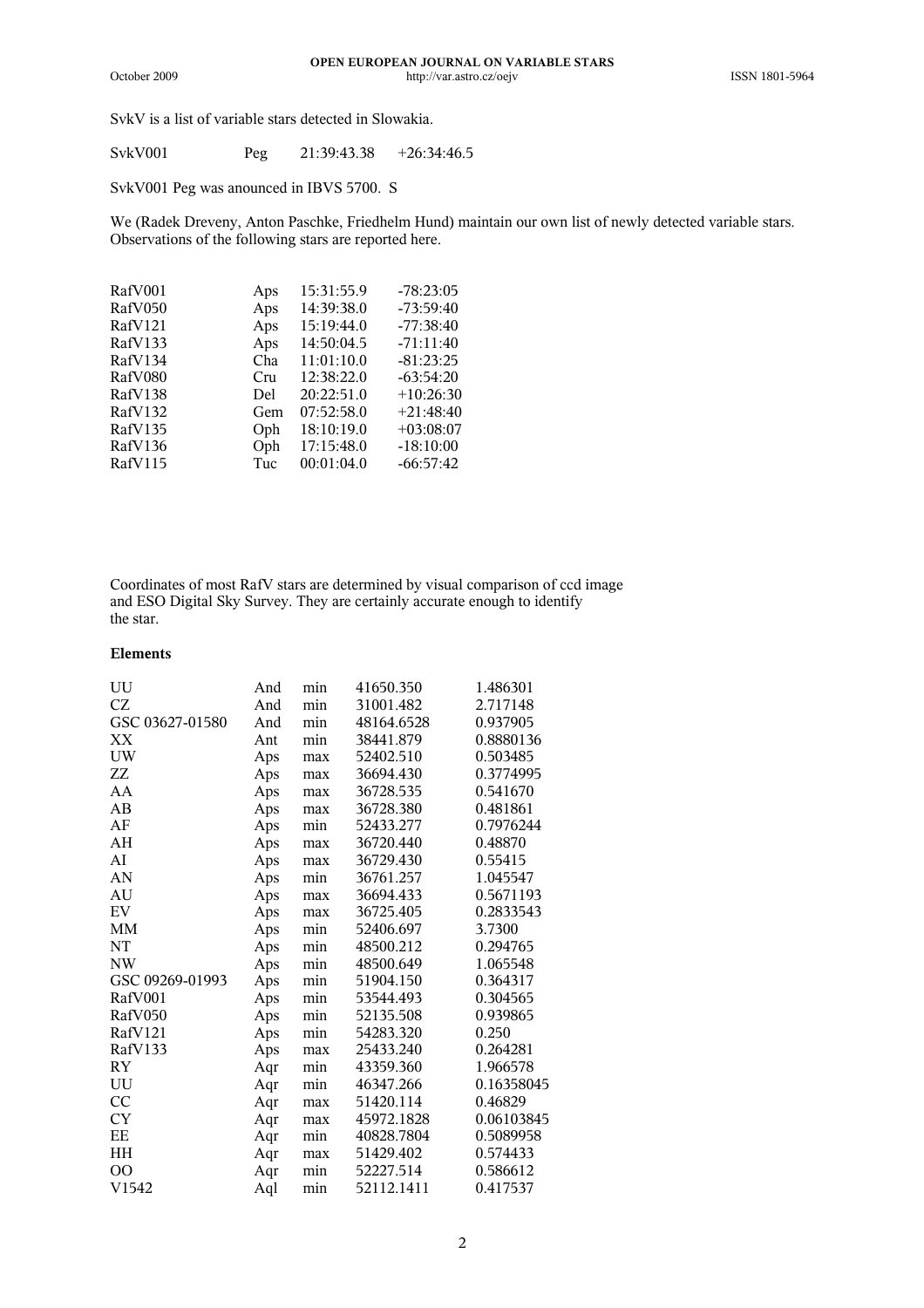| V 535            | Ara        | min | 39292.9353 | 0.6293025 |
|------------------|------------|-----|------------|-----------|
| V 537            | Ara        | min | 38233.340  | 1.874350  |
| GSC 01761-01246  | Ari        | min | 51479.6566 | 0.318196  |
| GSC 01761-01934  | Ari        | min | 51525.671  | 0.299375  |
| GSC 02323-00199  | Ari        | min | 51501.705  | 0.367055  |
| BF               | Aur        | min | 40628.3644 | 1.583222  |
| HL               | Aur        | min | 25588.427  | 0.6225056 |
| SU               | Boo        | min | 21071.383  | 1.561250  |
| SV               | Boo        | max | 37812.5105 | 0.5814423 |
| UY               | Boo        | max | 46904.390  | 0.650907  |
| AQ               | <b>Boo</b> | min | 50518.521  | 0.3331395 |
| <b>CV</b>        | Boo        | min | 46466.581  | 0.8469932 |
| RY               | Cnc        | min | 46762.587  | 1.092946  |
| <b>TX</b>        | Cnc        | min | 52352.632  | 0.3828827 |
| WY               | Cnc        | min | 52352.327  | 0.8293686 |
| ${\rm RV}$       | CMi        | max | 47566.381  | 0.625446  |
| RW               | CMi        | min | 25346.370  | 6.083829  |
| <b>SX</b>        | CMi        | min | 48672.390  | 3.431590  |
| <b>TZ</b>        | CMi        | min | 25217.530  | 1.776814  |
| UY               | CMi        | min | 25532.630  | 4.4521    |
| AC               | CMi        | min | 46140.641  | 0.867217  |
| AG               | CMi        | min | 34698.647  | 1.6645363 |
| AH               | CMi        | max | 30267.663  | 0.345843  |
| AY               | CMi        | min | 31555.410  | 3.92047   |
| BH               | CMi        | min | 51189.486  | 0.5592485 |
| BL               | CMi        | min | 47170.600  | 5.904220  |
| CW               | CMi        | min | 52226.607  | 0.3131937 |
| GSC 04833-01923  | CMi        | min | 51870.964  | 0.660750  |
| DD               | Car        | min | 23904.270  | 1.442714  |
| BI               | Cas        | min | 51336.273  | 2.198640  |
| CW               | Cas        | min | 52527.421  | 0.3188621 |
| MM               | Cas        | min | 35401.483  | 1.158475  |
| <b>OR</b>        | Cas        | min | 44210.389  | 1.245709  |
| V <sub>355</sub> | Cas        | min | 30260.550  | 2.259480  |
| V 380            | Cas        | min | 25645.505  | 1.357270  |
| V 384            | Cas        | min | 36073.516  | 1.108265  |
| V <sub>523</sub> | Cas        | min | 44162.708  | 0.2336923 |
| SV               | Cen        | min | 49017.650  | 1.65766   |
| $V$ 480          | Cen        | max | 51967.497  | 0.534745  |
| V 752            | Cen        | min | 44243.690  | 0.370225  |
| $V$ 757          | Cen        | min | 42308.6931 | 0.3431686 |
| V 758            | Cen        | min | 44403.2796 | 0.580785  |
| V1109            | Cen        | min | 52414.567  | 3.3370    |
| GSC 07740-01289  | Cen        | max | 51962.856  | 0.129485  |
| GSC 07744-00868  | Cen        | max | 52662.232  | 0.353232  |
| GSC 07794-00682  | Cen        | max | 52089.131  | 0.615901  |
| GSC 07291-01443  | Cen        | min | 51888.260  | 0.525988  |
| GSC 07755-00324  | Cen        | min | 51871.020  | 0.292672  |
| GSC 07229-00714  | Cen        | min | 51871.100  | 0.406552  |
| RS               | Cep        | min | 40862.607  | 12.4200   |
| XX               | Cep        | min | 44839.802  | 2.337321  |
| AI               | Cep        | min | 26550.341  | 4.225310  |
| BB               | Cep        | min | 27327.510  | 30.18610  |
| BU               | Cep        | min | 26821.400  | 1.414370  |
| EX               | Cep        | min | 52873.341  | 13.434440 |
| IO               | Cep        | min | 30729.280  | 1.2358075 |
| KL               | Cep        | min | 34724.700  | 256.10    |
| V 731            | Cep        | min | 53137.442  | 6.068453  |
| TY               | Cet        | max | 27414.168  | 0.323676  |
| UU               | Cet        | max | 41208.576  | 0.606075  |
| WZ               | Cet        | min | 26308.415  | 2.306131  |
| GSC 05850-00661  | Cet        | max | 51869.337  | 0.480521  |
| GSC 05270-00645  | Cet        | min | 51397.527  | 0.543266  |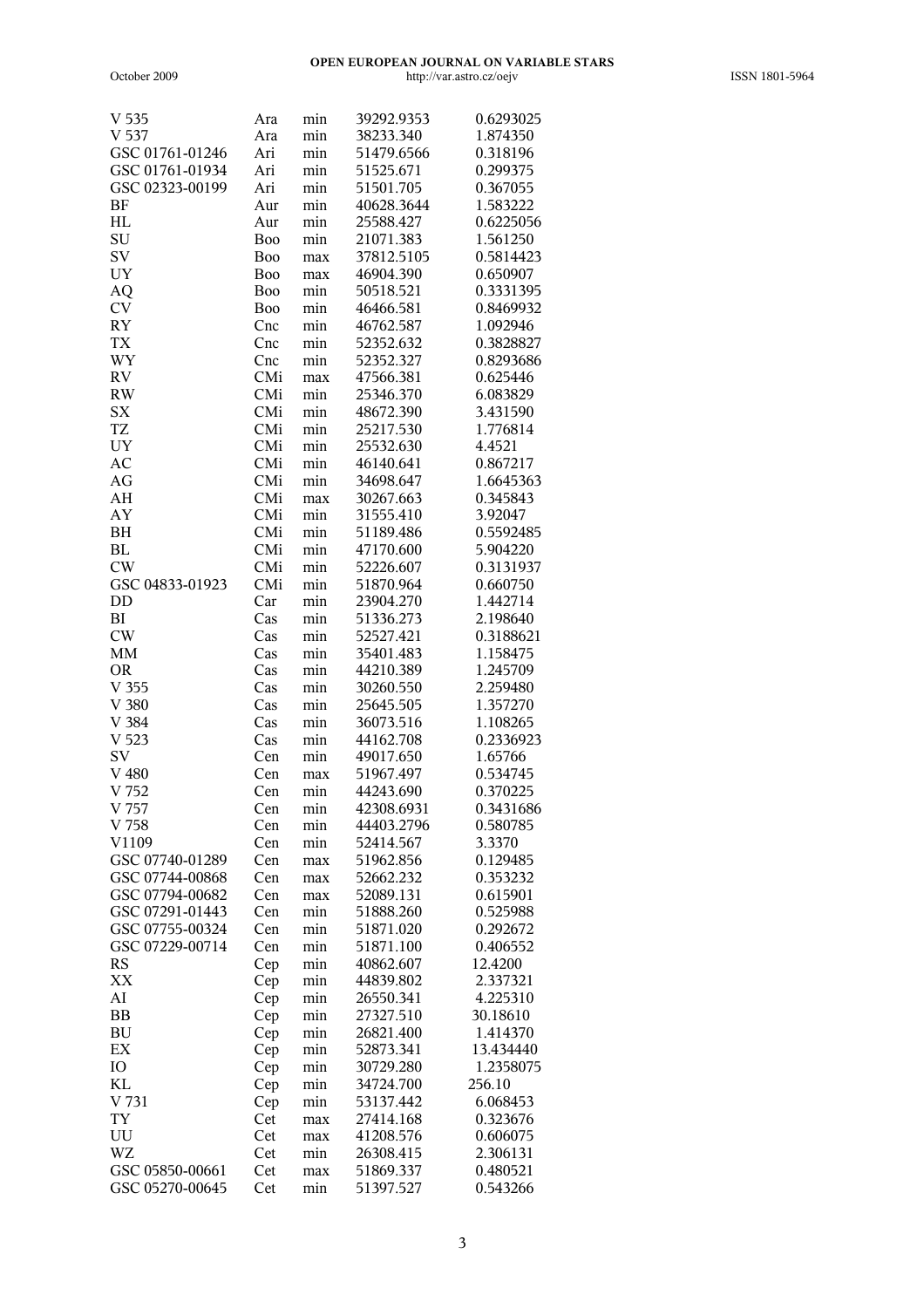October 2009

| <b>RT</b>              | Cha | min | 51880.743  | 0.3551095  |
|------------------------|-----|-----|------------|------------|
| RZ                     | Cha | min | 41401.771  | 2.832086   |
| TU                     | Cha | min | 36728.253  | 0.5570476  |
| TX                     | Cha | min | 36808.250  | 0.901644   |
| RafV134                | Cha | min | 54986.301  | 0.320      |
| S                      | Cir | min | 29117.474  | 9.97685    |
| CL                     | Cir | min | 48501.780  | 5.25379    |
| S                      | Com | max | 45459.368  | 0.5865868  |
| <b>NSV 05740</b>       | Com | min | 54261.554  | 0.338165   |
| GSC 01457-00435        | Com | min | 53120.450  | 0.427842   |
| Y                      | Crv | max | 51280.755  | 0.329037   |
| Ζ                      | Crv | min | 43940.632  | 0.504752   |
| Z                      | Crt | min | 31206.325  | 3.051853   |
| TW                     | Crt | min | 48500.718  | 0.944281   |
| GSC 05503-00926        | Crt | max | 51532.290  | 0.376969   |
| <b>VZ</b>              | Cru | min | 24775.902  | 1.1258132  |
| RafV080                | Cru | min | 54282.338  | 0.850710   |
| ZZ                     | Del | max | 37690.347  | 0.520191   |
| CE                     | Del | min | 52384.090  | 0.597272   |
| $\operatorname{EG}$    | Del | max | 32580.490  | 0.324844   |
| ET                     | Del | min | 31432.559  | 1.010783   |
| $\mathop{\rm EW}$      | Del | min | 30613.6896 | 0.391047   |
| EX                     | Del | min | 29846.600  | 0.3309878  |
| FZ                     | Del | min | 31324.323  | 0.7832115  |
| GG                     | Del | min | 28761.710  | 0.563226   |
| RafV138                | Del | min | 55075.396  | 0.36150    |
| GSC 03900-00615        | Dra | min | 51403.845  | 0.533529   |
| GSC 04391-00491        | Dra | min | 53081.5018 | 0.439402   |
| $\mathbf X$            | Equ | max | 36894.180  | 0.4764403  |
| <b>RT</b>              | Equ | max | 51055.471  | 0.444832   |
| RZ                     | Equ | min | 37161.373  | 1.960940   |
| ZZ                     | Eri | min | 44244.312  | 0.452060   |
| RafV132                | Gem | min | 54912.424  | 0.339150   |
| $\mathbf{A}\mathbf{V}$ | Hya | min | 47263.429  | 0.6833985  |
| GSC 06686-00470        | Hya | min | 52386.640  | 0.371497   |
| <b>RS</b>              | Ind | min | 27000.179  | 0.62406531 |
| AO                     | Ind | max | 52117.889  | 0.398160   |
| <b>NSV 14186</b>       | Ind | max | 52548.608  | 0.576158   |
| XY                     | Leo | min | 45074.475  | 0.2841029  |
| XZ                     | Leo | min | 45025.360  | 0.487737   |
| ${\bf AP}$             | Leo | min | 45441.053  | 0.4303555  |
| EН                     | Lib | max | 33438.6082 | 0.08841324 |
| <b>SX</b>              | Lup | min | 34270.290  | 0.685845   |
| DE                     | Lyn | min | 51630.638  | 0.408821   |
| GSC 08722-00769        | Nor | max | 52639.883  | 0.375365   |
| Y                      | Oct | max | 28378.650  | 0.6465564  |
| SW                     | Oph | min | 38957.365  | 2.446070   |
| VY                     | Oph | max | 27874.634  | 0.497615   |
| XZ                     | Oph | max | 25717.600  | 0.5501846  |
| V 408                  | Oph | max | 35226.531  | 0.435910   |
| V 413                  | Oph | max | 29609.8869 | 0.44900586 |
| V 415                  | Oph | min | 43199.585  | 2.537145   |
| V 441                  | Oph | min | 35663.821  | 3.058525   |
| $V$ 448                | Oph | min | 26867.378  | 1.819698   |
| V 487                  | Oph | min | 44486.235  | 3.13583516 |
| V 496                  | Oph | min | 49127.547  | 2.5758615  |
| V 509                  | Oph | min | 25123.355  | 1.223458   |
| V 511                  | Oph | min | 26413.605  | 1.065700   |
| V <sub>524</sub>       | Oph | max | 28778.270  | 0.308926   |
| V 528                  | Oph | min | 28401.291  | 5.410980   |
| V <sub>573</sub>       | Oph | min | 48823.406  | 4.352269   |
| V1016                  | Oph | min | 46907.546  | 0.407161   |
| V2203                  | Oph | min | 42812.645  | 0.455001   |
|                        |     |     |            |            |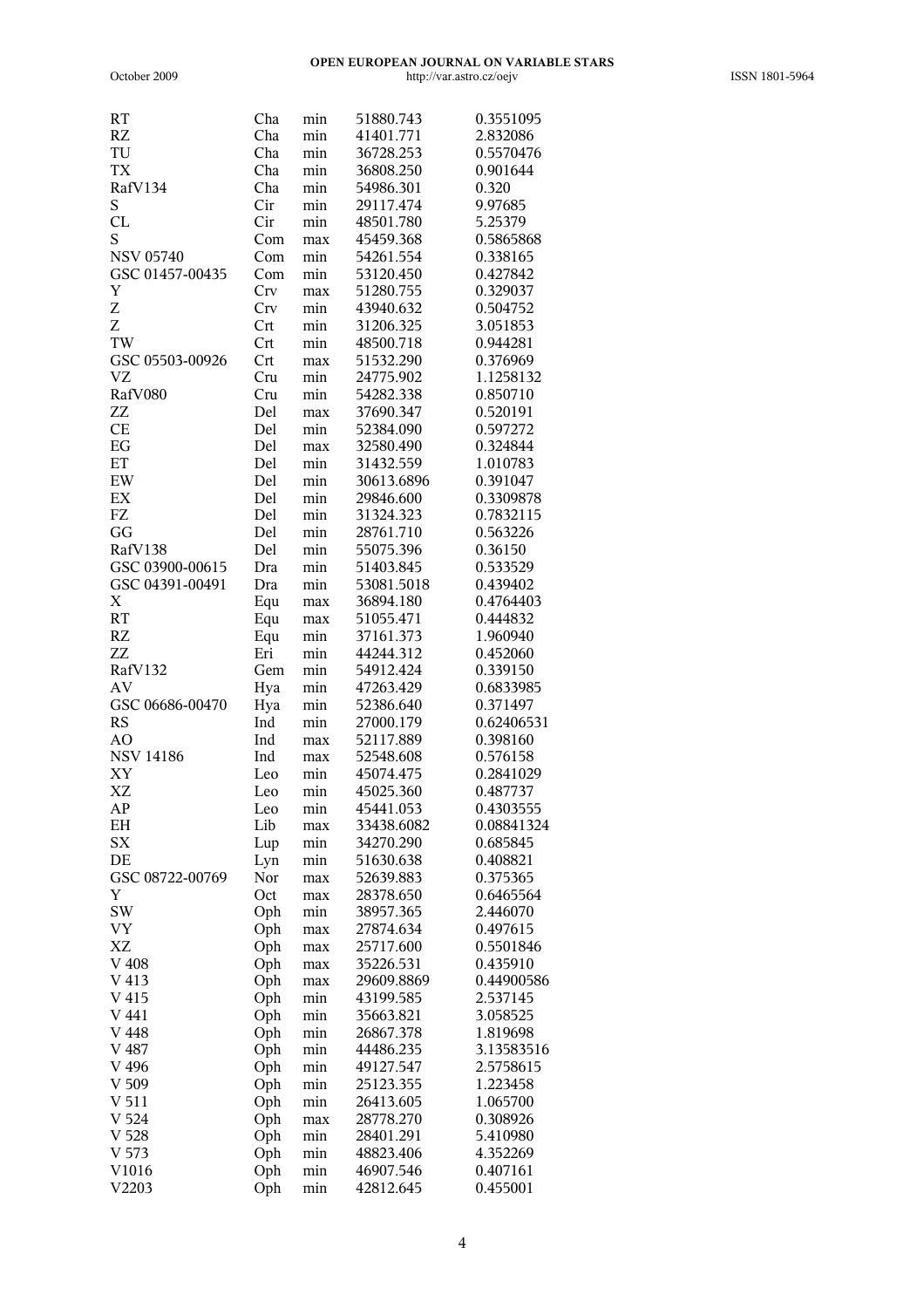| V2388                  | Oph | min | 48500.120  | 0.802299   |
|------------------------|-----|-----|------------|------------|
| V2425                  | Oph | min | 50265.452  | 1.763055   |
| V2612                  | Oph | min | 52798.4897 | 0.3753161  |
| RafV135                | Oph | min | 55000.421  | 0.56       |
| RafV136                | Oph | min | 54994.478  | not known  |
| EG                     | Ori | min | 25245.410  | 1.1631628  |
| FO                     | Ori | min | 31820.627  | 18.80055   |
| SS                     | Pav | max | 51963.880  | 0.658310   |
| ZZ                     | Peg | min | 25088.855  | 0.6673555  |
| CC                     | Peg | min | 24791.680  | 0.6056039  |
| SvkV001                | Peg | min | 53240.596  | 0.556231   |
| GSC 02751-01007        | Peg | min | 52885.245  | 0.417453   |
| GSC 03695-01845        | Per | min | 54277.545  | 4.60550    |
| YY                     | Sgr | min | 19467.077  | 2.628477   |
| ZZ                     | Sgr | min | 43344.9859 | 3.083390   |
| V1288                  | Sco | min | 52040.789  | 1.108897   |
| $\mathop{\rm EZ}$      | Sct | min | 27901.996  | 1.134656   |
| OU                     | Ser | min | 48500.278  | 0.2967645  |
| RZ                     | Tau | min | 41023.1641 | 0.4156763  |
| <b>TY</b>              | Tau | min | 21192.395  | 1.0773635  |
| WY                     | Tau | min | 37402.258  | 0.6927606  |
| AH                     | Tau | min | 42433.350  | 0.332672   |
| <b>CT</b>              | Tau | min | 45404.357  | 0.666827   |
| $\mathbf{R}\mathbf{W}$ | Tri | min | 43512.6615 | 0.23188315 |
| <b>NSV 00001</b>       | Tuc | min | 51869.070  | 0.326576   |
| RafV115                | Tuc | min | 54275.632  | 0.337200   |
| $\mathbf{U}\mathbf{X}$ | UMa | min | 37432.820  | 0.1966713  |
| ${\rm FM}$             | Vel | min | 29043.238  | 0.3895262  |
| <b>GR</b>              | Vir | min | 45116.381  | 0.346971   |
| <b>MS</b>              | Vir | min | 48500.196  | 0.3124373  |
| <b>NN</b>              | Vir | min | 48500.512  | 0.4806868  |
| PY                     | Vir | min | 51661.690  | 0.311250   |
| GSC 00282-00743        | Vir | max | 51612.890  | 0.542991   |
| GSC 00285-01075        | Vir | min | 51259.608  | 0.354316   |
| GSC 00289-00144        | Vir | min | 55007.240  | 0.260584   |

October 2009

The elements, in HJD indeed, are given for maxima in the case of pulsating stars and for primary minima in the case of eclipsing stars.

No elements are given for minima of RR Lyrae stars and secondary minima of eclipsing stars, even in the case that the secondary minima are displaced.

If the star is eclipsing and mentioned in the O-C GATE, then the elements are identical to those of the O-C GATE, state September 2009.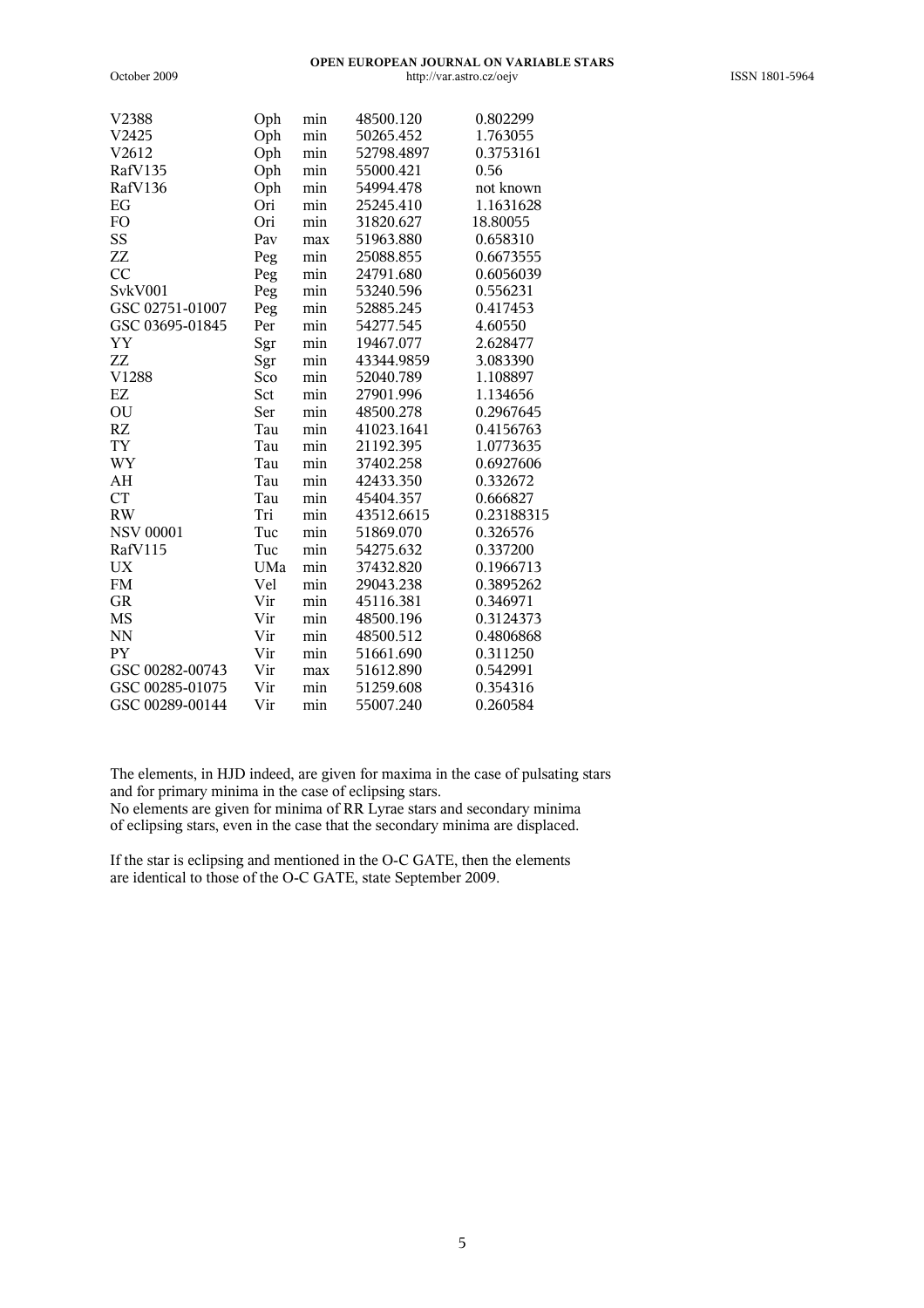### **Minima and Maxima timings**

The table contains the following columns:

- 01) Star Name. As taken from GCVS, NSV, GSC or the lists mentioned above.
- 02) Constellation
- 03) Kind of extremum.  $p = primary$ ,  $s = secondary$ ,  $max = maximum$  (RR Lyrae star)  $min = minimum of RR Lyr stars, useful to calculate (M-m)/P$
- 04) Julian heliocentric time observed, add 2 400 000.0
- It is based on UTC, leap seconds included.
- 05) Error estimated
- 06) O-C value. 0 if no elements are given.
- 07) Number of measurements (ccd images) used. 0 if entire lightcurve was used or the observer did not communicate the value.
- 08) Color. ccd = unfiltered ccd,  $V =$  Johnson,  $I =$  Cousin,  $-Ir =$  infrared block
- 09) Instrument, see list above
- 10) Remark

| UU                                           | And | $\mathbf{p}$ | 54389.460 | 0.050 | $+0.0241$        | 338              | ccd | 28cm+Cryo       |    |
|----------------------------------------------|-----|--------------|-----------|-------|------------------|------------------|-----|-----------------|----|
| $\operatorname{CZ}$                          | And | p            | 54393.414 | 0.010 | $+0.0049$        | 120              | ccd | $28cm + Cryo$   |    |
| GSC 03627-01580                              | And | $\mathbf{p}$ | 53256.541 | 0.000 | $+0.0020$        | 110              | ccd | 28cm+Cryo       |    |
| GSC 03627-01580                              | And | p            | 54120.353 | 0.010 | $+0.0035$        | $\boldsymbol{0}$ | ccd | $60 \text{ cm}$ | 1) |
| XX                                           | Ant | $\bf S$      | 54991.345 | 0.003 | $+0.0005$        | 472              | ccd | $50mm + G1$     |    |
| <b>UW</b>                                    | Aps | min          | 54992.485 | 0.005 | $\boldsymbol{0}$ | 698              | ccd | 50cm+ST7        |    |
| $\ensuremath{\text{U}}\ensuremath{\text{W}}$ | Aps | max          | 54992.560 | 0.005 | $+0.1232$        | 698              | ccd | $50cm + ST7$    |    |
| ZZ                                           | Aps | max          | 54283.295 | 0.007 | $+0.0308$        | 701              | ccd | Tak+STE         |    |
| AA                                           | Aps | max          | 54985.532 | 0.002 | $+0.0096$        | 397              | ccd | 50cm+ST7        |    |
| AB                                           | Aps | min          | 54988.488 | 0.003 | $\boldsymbol{0}$ | 278              | ccd | 50cm+ST7        |    |
| AB                                           | Aps | max          | 54988.541 | 0.002 | $+0.0384$        | 278              | ccd | 50cm+ST7        |    |
| AF                                           | Aps | $\mathbf{p}$ | 54994.449 | 0.002 | $+0.0001$        | 519              | ccd | 50cm+ST7        |    |
| AH                                           | Aps | min          | 54989.597 | 0.006 | $\theta$         | 273              | ccd | 50cm+ST7        |    |
| $\mathbf{A}\mathbf{H}$                       | Aps | max          | 54989.657 | 0.006 | $+0.1449$        | 273              | ccd | 50cm+ST7        |    |
| AI                                           | Aps | min          | 54997.470 | 0.008 | $\boldsymbol{0}$ | 327              | ccd | 50cm+ST7        |    |
| ${\rm AI}$                                   | Aps | max          | 54997.537 | 0.005 | $-0.0019$        | 327              | ccd | 50cm+ST7        |    |
| AN                                           | Aps | p            | 54282.524 | 0.007 | $-0.0096$        | 478              | ccd | $50cm + ST7$    |    |
| AU                                           | Aps | max          | 54287.612 | 0.008 | $+0.0041$        | 328              | ccd | 50cm+ST7        |    |
| ${\rm EV}$                                   | Aps | max          | 54280.620 | 0.010 | $-0.0007$        | 230              | ccd | Tak+STE         |    |
| MM                                           | Aps | $\mathbf{p}$ | 54995.338 | 0.005 | $+0.0210$        | 706              | ccd | 50cm+ST7        |    |
| NT                                           | Aps | $\mathbf{p}$ | 54981.500 | 0.006 | $-0.0048$        | 1508             | ccd | $50mm + G1$     |    |
| NT                                           | Aps | ${\bf S}$    | 54981.647 | 0.007 | $-0.0480$        | 1508             | ccd | $50$ mm $+G1$   |    |
| NW                                           | Aps | $\mathbf{p}$ | 54984.506 | 0.010 | $-0.0026$        | 1083             | ccd | Tak+STE         |    |
| GSC 09269-01993                              | Aps | $\mathbf{p}$ | 54981.531 | 0.012 | $-0.0047$        | 1085             | ccd | $50mm + G1$     |    |
| RafV001                                      | Aps | $\mathbf{p}$ | 54994.520 | 0.010 | $-0.0070$        | 514              | ccd | $50cm + ST7$    |    |
| RafV050                                      | Aps | $\mathbf{p}$ | 52135.508 | 0.010 | $+0.0000$        | $\boldsymbol{0}$ | ccd | Asas            |    |
| RafV050                                      | Aps | $\mathbf{p}$ | 53543.430 | 0.005 | $+0.0042$        | 340              | ccd | 50cm+ST7        |    |
| RafV121                                      | Aps | $\mathbf{p}$ | 54985.622 | 0.004 | $+0.0520$        | 402              | ccd | 50cm+ST7        |    |
| RafV133                                      | Aps | $\max$       | 54981.452 | 0.005 | $+0.0105$        | 399              | ccd | 50cm+ST7        |    |
| RafV133                                      | Aps | max          | 54982.508 | 0.004 | $+0.0094$        | 278              | ccd | 50cm+ST7        |    |
| RafV133                                      | Aps | max          | 54990.438 | 0.010 | $+0.0110$        | 325              | ccd | 50cm+ST7        |    |
| RY                                           | Aqr | p            | 54708.482 | 0.003 | $+0.0004$        | 245              | ccd | $50$ mm $+G1$   |    |
| UU                                           | Aqr | $\mathbf{p}$ | 54797.343 | 0.003 | $+0.0010$        | 66               | ccd | $50$ mm $+G1$   |    |
| CC                                           | Aqr | max          | 55005.659 | 0.002 | $-0.1515$        | 250              | ccd | 50cm+ST7        |    |
| <b>CY</b>                                    | Aqr | max          | 54671.563 | 0.001 | $-0.0028$        | 170              | ccd | 28cm+Cryo       |    |
| $\rm EE$                                     | Aqr | $\mathbf S$  | 54979.631 | 0.005 | $+0.0039$        | 248              | ccd | $50mm + G1$     |    |
| $\rm EE$                                     | Aqr | $\mathbf{p}$ | 54988.539 | 0.005 | $+0.0044$        | 338              | ccd | $50$ mm $+G1$   |    |
| ΗH                                           | Aqr | max          | 54988.578 | 0.003 | $-0.0109$        | 376              | ccd | $AK2+G2$        |    |
| 00                                           | Aqr | $\mathbf{p}$ | 54991.650 | 0.005 | $+0.0203$        | 440              | ccd | $50$ mm $+G1$   |    |
| V1542                                        | Aql | $\mathbf{p}$ | 54657.449 | 0.005 | $+0.0023$        | 242              | ccd | 28cm+Cryo       |    |
| <b>CV</b>                                    | Ara | max          | 55008.329 | 0.003 | $+0.0456$        | 418              | ccd | $AK2+G2$        |    |
| V <sub>535</sub>                             | Ara | $\mathbf{p}$ | 54996.549 | 0.007 | $-0.0009$        | 399              | ccd | $50$ mm $+G1$   |    |
| V 537                                        | Ara | $\mathbf{p}$ | 54982.520 | 0.010 | $-0.0116$        | 815              | ccd | $50$ mm $+G1$   |    |
| RafV057                                      | Ara | ${\bf S}$    | 55008.260 | 0.003 | $+0.0873$        | 200              | ccd | $AK2+G2$        |    |
| GSC 01761-01246                              | Ari | $\mathbf{p}$ | 54507.298 | 0.010 | $+0.0065$        | 163              | ccd | 28cm+Cryo       |    |
| GSC 01761-01246                              | Ari | p            | 54808.304 | 0.010 | $-0.0010$        | 328              | ccd | $50$ mm $+G1$   |    |
| GSC 01761-01934                              | Ari | p            | 54456.252 | 0.007 | $-0.0009$        | 94               | ccd | 28cm+Cryo       |    |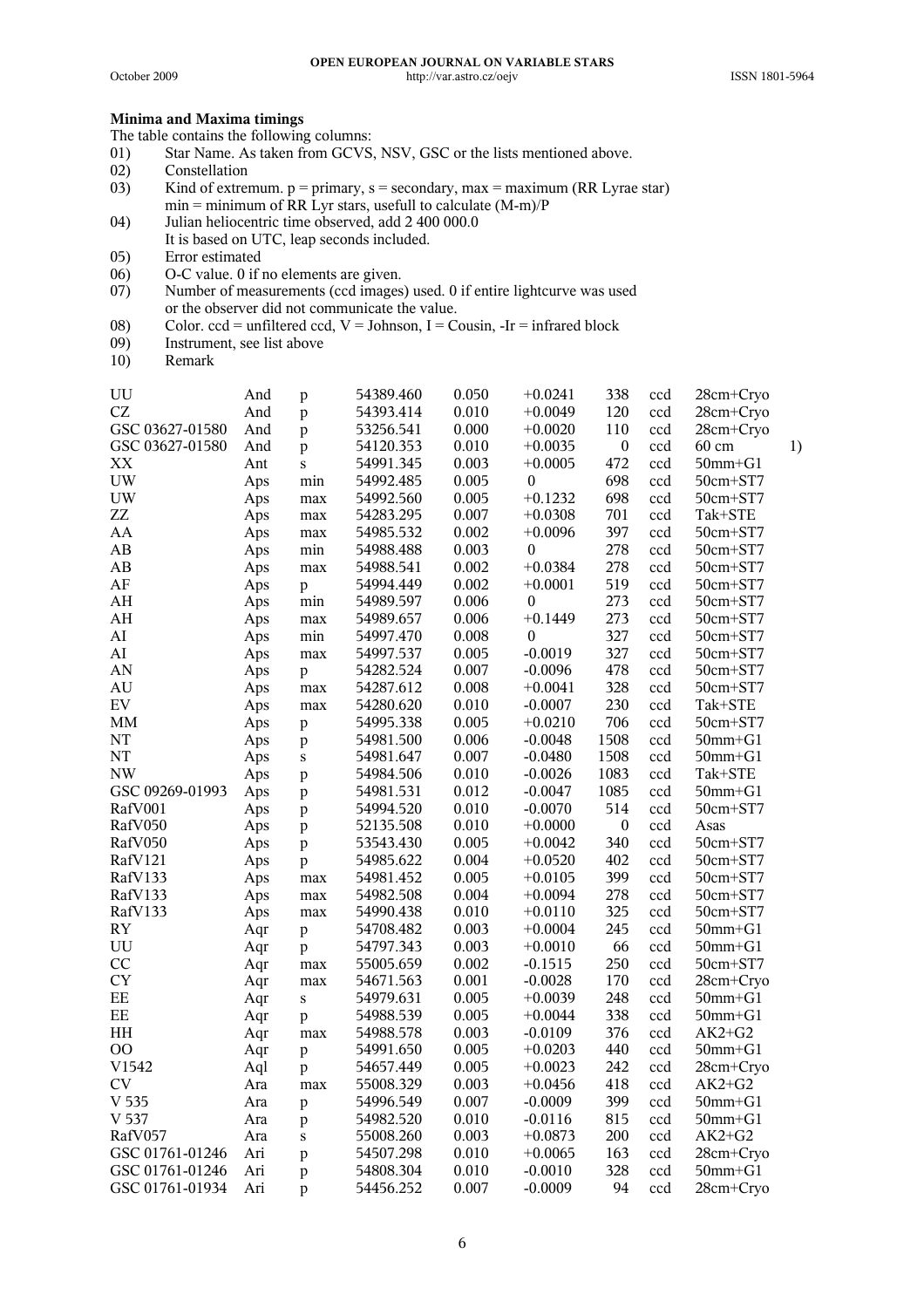| GSC 01761-01934 | Ari             | p            | 54808.315  | 0.007  | $-0.0029$ | 344              | ccd                       | $50$ mm $+G1$ |    |
|-----------------|-----------------|--------------|------------|--------|-----------|------------------|---------------------------|---------------|----|
| GSC 02323-00199 | Ari             | $\mathbf{p}$ | 54765.558  | 0.008  | $-0.0001$ | 150              | ccd                       | $50$ mm $+G1$ |    |
| GSC 02323-00199 | Ari             | $\mathbf{p}$ | 54797.492  | 0.008  | $+0.0002$ | 54               | ccd                       | $50mm + G1$   |    |
| BF              | Aur             | p            | 54828.292  | 0.008  | $+0.0095$ | 352              | ccd                       | $50$ mm $+G1$ |    |
| HL              | Aur             | ${\bf S}$    | 54828.444  | 0.006  | $-0.0048$ | 246              | ccd                       | $50$ mm $+G1$ |    |
| SU              | B <sub>oo</sub> | S            | 54990.315  | 0.020  | $-0.0043$ | 220              | ccd                       | $AK2+G2$      |    |
| SV              | B <sub>oo</sub> | max          | 54200.462  | 0.007  | $+0.0003$ | 213              | ccd                       | 28cm+Cryo     |    |
| UY              | Boo             | max          | 54507.611  | 0.007  | $-0.0237$ | 173              | ccd                       | 28cm+Cryo     |    |
| AQ              | Boo             | $\mathbf{p}$ | 54202.378  | 0.003  | $+0.0004$ | 71               | ccd                       | 28cm+Cryo     |    |
| AQ              | B <sub>oo</sub> | ${\bf S}$    | 54202.543  | 0.003  | $-0.0006$ | 83               | ccd                       | 28cm+Cryo     |    |
| <b>CV</b>       | <b>Boo</b>      | $\mathbf{p}$ | 54671.405  | 0.003  | $+0.0009$ | 125              | ccd                       | 28cm+Cryo     |    |
| <b>RY</b>       | Cnc             | p            | 54452.563  | 0.004  | $+0.0079$ | 44               | ccd                       | 28cm+Cryo     |    |
| <b>TX</b>       | Cnc             | $\mathbf{p}$ | 54507.498  | 0.005  | $+0.0022$ | 135              | ccd                       | 28cm+Cryo     |    |
| WY              | Cnc             | p            | 54835.453  | 0.003  | $-0.0036$ | 277              | ccd                       | $50$ mm $+G1$ |    |
| CU              | CVn             | max          | 54594.387  | 0.005  | $\theta$  | $\boldsymbol{0}$ | ccd                       | ST7           | 2) |
| <b>RV</b>       | CMi             | max          | 54499.480  | 0.007  | $+0.0301$ | 88               | ccd                       | 28cm+Cryo     |    |
| <b>RW</b>       | CMi             | p            | 54092.461  | 0.005  | $-0.0010$ | 363              | ccd                       | 28cm+Cryo     |    |
| <b>SX</b>       | CMi             | p            | 54454.613  | 0.010  | $-0.0062$ | 70               | ccd                       | 28cm+Cryo     |    |
| TZ              | CMi             | p            | 49787.310  | 0.030  | $-0.0040$ | 32               | ccd                       | 28cm+Cryo     |    |
| TZ              | CMi             | p            | 51580.135  | 0.020  | $+0.0157$ | $\boldsymbol{0}$ | ccd                       | Rotse         |    |
| <b>TZ</b>       | CMi             | p            | 54849.461  | 0.015  | $+0.0039$ | 74               | VI                        | Tarot         |    |
| <b>TZ</b>       | CMi             | ${\bf S}$    | 54850.330  | 0.050  | $-0.0139$ | 85               | VI                        | Tarot         |    |
| <b>UY</b>       | CMi             | $\mathbf{p}$ | 52681.475  | 0.020  | $-0.0608$ | $\boldsymbol{0}$ | ccd                       | 28cm+Cryo     |    |
| AC              | CMi             | $\mathbf S$  | 54797.639  | 0.003  | $+0.0039$ | 333              | ccd                       | $50mm + G1$   |    |
| AG              | CMi             | $\mathbf{p}$ | 54070.515  | 0.005  | $-0.0055$ | 350              | ccd                       | 28cm+Cryo     |    |
| AH              | CMi             | max          | 54834.549  | 0.020  | $-0.0715$ | 330              | ccd                       | $50$ mm $+G1$ |    |
| AY              | CMi             | $\mathbf{p}$ | 54474.478  | 0.020  | $+0.0004$ | $\boldsymbol{0}$ | VI                        | Tarot         |    |
| BH              | CMi             | $\mathbf{p}$ | 54489.610  | 0.010  | $-0.0014$ | 262              | ccd                       | 28cm+Cryo     |    |
| ${\bf BL}$      | CMi             | $\mathbf{p}$ | 47170.60   | 0.04   | 0.00      | $\boldsymbol{0}$ | vis                       | 28cm          |    |
| <b>BL</b>       | CMi             | $\mathbf{p}$ | 54450.432  | 0.020  | $-0.0713$ | 600              | VI                        | Tarot         |    |
| CW              | CMi             | p            | 54505.406  | 0.005  | $+0.0016$ | 127              | ccd                       | 28cm+Cryo     |    |
| <b>CW</b>       | CMi             | ${\bf S}$    | 54505.564  | 0.007  | $+0.0016$ | 87               | ccd                       | 28cm+Cryo     |    |
| GSC 04833-01923 | CMi             | $\mathbf{p}$ | 54084.480  | 0.007  | $+0.0035$ | 384              | ccd                       | 28cm+Cryo     |    |
| DD              | Car             | $\mathbf{p}$ | 54993.308  | 0.002  | $-0.0060$ | 467              | ccd                       | 50cm+ST7      |    |
| BI              | Cas             | $\mathbf{p}$ | 54823.320  | 0.010  | $+0.0040$ | 175              | ccd                       | $50$ mm $+G1$ |    |
| $\mathrm{CW}$   | Cas             | $\mathbf{p}$ | 54380.3296 | 0.0013 | $+0.0009$ | $\boldsymbol{0}$ | $\boldsymbol{\mathrm{V}}$ | 20cm+ST7      | 3) |
| MM              | Cas             | $\mathbf{p}$ | 54070.314  | 0.010  | $+0.0064$ | $\boldsymbol{0}$ | ccd                       | 28cm+Cryo     |    |
| <b>OR</b>       | Cas             | p            | 54406.517  | 0.004  | $-0.0002$ | 211              | ccd                       | 28cm+Cryo     |    |
| V 355           | Cas             | p            | 54432.465  | 0.010  | $-0.0020$ | 138              | ccd                       | 28cm+Cryo     |    |
| V 380           | Cas             | $\mathbf{p}$ | 54388.417  | 0.008  | $+0.0052$ | 167              | ccd                       | 28cm+Cryo     |    |
| V 384           | Cas             | P            | 54405.342  | 0.010  | $+0.0146$ | 163              | ccd                       | 28cm+Cryo     |    |
| V 523           | Cas             | $\mathbf S$  | 54405.559  | 0.005  | $+0.0005$ | 221              | ccd                       | 28cm+Cryo     |    |
| SV              | Cen             | $\bf S$      | 55004.282  | 0.005  | $-0.0083$ | 818              | ccd                       | Tak+STE       |    |
| V 480           | Cen             | max          | 54996.285  | 0.002  | $-0.0077$ | 342              | ccd                       | 50cm+ST7      |    |
| V 752           | Cen             | p            | 54988.390  | 0.006  | $+0.0301$ | 356              | ccd                       | $50$ mm $+G1$ |    |
| V 757           | Cen             | p            | 54986.367  | 0.007  | $-0.0037$ | 393              | ccd                       | $50$ mm $+G1$ |    |
| V 757           | Cen             | p            | 54996.321  | 0.006  | $-0.0016$ | 327              | ccd                       | $50$ mm $+G1$ |    |
| V 758           | Cen             | p            | 54979.369  | 0.006  | $-0.0055$ | 297              | ccd                       | $50$ mm $+G1$ |    |
| V1109           | Cen             | $\mathbf{p}$ | 54987.391  | 0.015  | $-0.0030$ | 452              | ccd                       | $50$ mm $+G1$ |    |
| GSC 07740-01289 | Cen             | max          | 55007.309  | 0.002  | $+0.0017$ | 497              | ccd                       | Tak+STE       |    |
| GSC 07744-00868 | Cen             | max          | 55001.335  | 0.007  | $+0.0007$ | 532              | ccd                       | Tak+STE       |    |
| GSC 07794-00682 | Cen             | max          | 55002.345  | 0.002  | $+0.0023$ | 510              | V                         | $AK2+G2$      |    |
| GSC 07291-01443 | Cen             | p            | 54986.328  | 0.007  | $-0.0013$ | 346              | ccd                       | $50$ mm $+G1$ |    |
| GSC 07291-01443 | Cen             | p            | 54996.321  | 0.004  | $-0.0021$ | 323              | ccd                       | $50$ mm $+G1$ |    |
| GSC 07755-00324 | Cen             | p            | 54987.395  | 0.005  | $+0.0035$ | 352              | ccd                       | $50$ mm $+G1$ |    |
| GSC 07229-00714 | Cen             | $\bf S$      | 54988.343  | 0.010  | $+0.0058$ | 356              | ccd                       | $50$ mm $+G1$ |    |
| RS              | Cep             | $\mathbf{p}$ | 53928.447  | 0.020  | $+0.0000$ | $\boldsymbol{0}$ | $\boldsymbol{\mathrm{V}}$ | Tarot         |    |
| RS              | Cep             | p            | 53940.855  | 0.020  | $-0.0012$ | $\boldsymbol{0}$ | Ι                         | Tarot         |    |
| $\mathbf{XX}$   | Cep             | $\mathbf S$  | 54718.498  | 0.017  | $+0.0086$ | 601              | ccd                       | $50$ mm $+G1$ |    |
| $\mathbf{XX}$   | Cep             | $\mathbf{p}$ | 54759.398  | 0.004  | $+0.0055$ | 366              | ccd                       | $50mm + G1$   |    |
| AI              | Cep             | p            | 54830.346  | 0.040  | $+0.0052$ | 432              | ccd                       | $50$ mm $+G1$ |    |
| BB              | Cep             | $\, {\bf p}$ | 54011.984  | 0.020  | $-0.0384$ | $\boldsymbol{0}$ | $\mathbf I$               | Tarot         |    |
| BB              | Cep             | p            | 54011.986  | 0.020  | $-0.0364$ | $\boldsymbol{0}$ | V                         | Tarot         |    |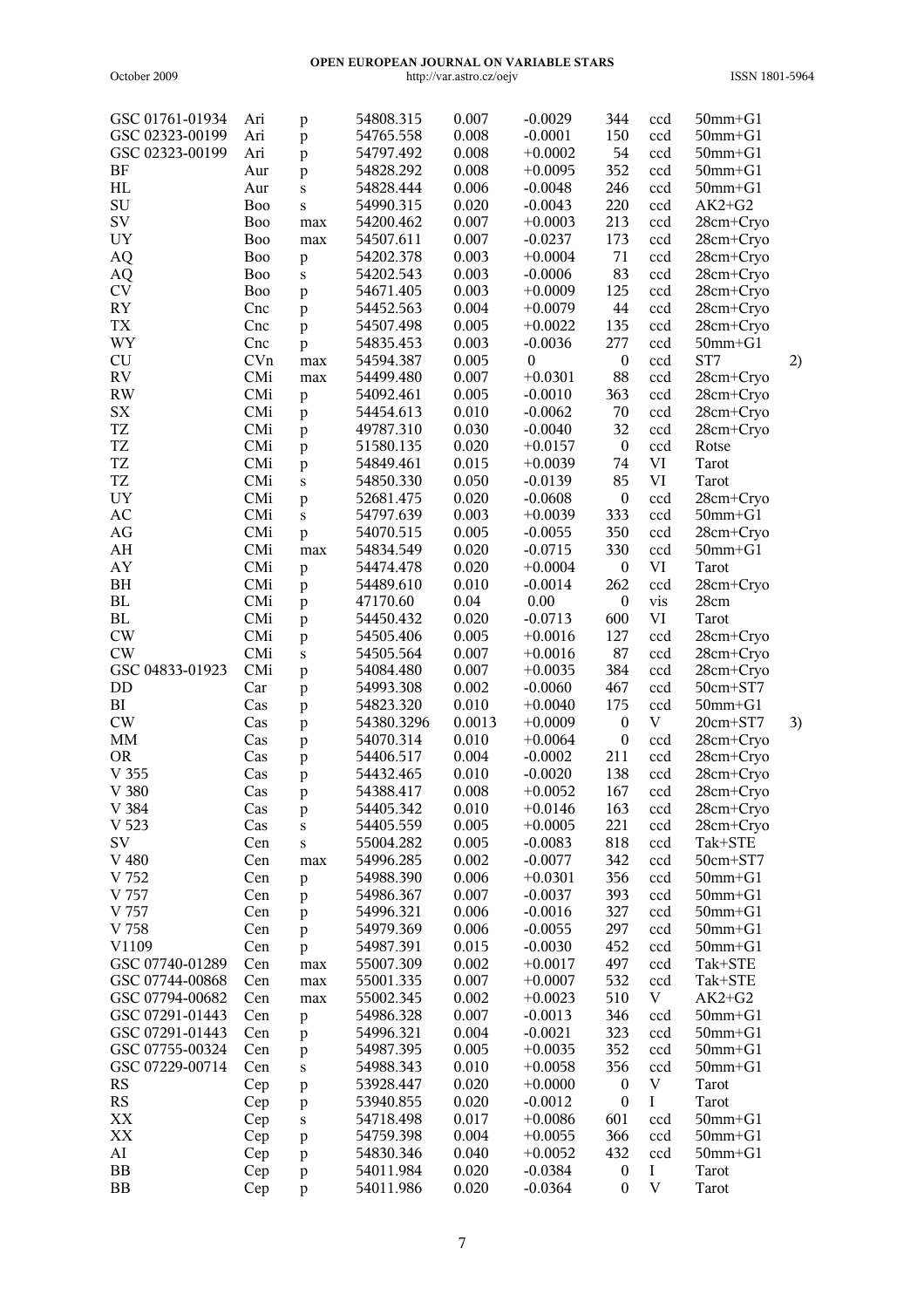| ${\rm BU}$                 | Cep | p            | 55083.346  | 0.002 | $+0.0047$ | 361              | ccd         | $28cm + G2$    |                   |
|----------------------------|-----|--------------|------------|-------|-----------|------------------|-------------|----------------|-------------------|
| $\mathop{\rm EX}\nolimits$ | Cep | $\mathbf{p}$ | 53921.300  | 0.010 | $+0.0727$ | $\boldsymbol{0}$ | $\mathbf V$ | Tarot          |                   |
| $\mathop{\rm EX}\nolimits$ | Cep | $\mathbf{p}$ | 53921.320  | 0.010 | $+0.0927$ | $\boldsymbol{0}$ | $\rm I$     | Tarot          |                   |
| IO                         | Cep | $\mathbf{p}$ | 54759.560  | 0.003 | $+0.0032$ | 153              | ccd         | $50$ mm $+G1$  |                   |
| KL                         |     |              | 54183.666  | 0.100 | $-4.6340$ | $\boldsymbol{0}$ | VI          | Tarot          |                   |
|                            | Cep | $\mathbf{p}$ |            |       |           |                  |             |                |                   |
| V 731                      | Cep | S            | 54718.326  | 0.020 | $+0.0511$ | 530              | ccd         | $50$ mm $+G1$  |                   |
| <b>TY</b>                  | Cet | max          | 54835.353  | 0.020 | $+0.0016$ | $\boldsymbol{0}$ | ccd         | $50$ mm $+G1$  |                   |
| UU                         | Cet | max          | 55075.575  | 0.010 | $+0.0030$ | 324              | ccd         | $28cm + G2$    |                   |
| WZ                         | Cet | $\mathbf{p}$ | 54067.320  | 0.010 | $+0.0062$ | 417              | ccd         | 28cm+Cryo      |                   |
| GSC 05850-00661            | Cet | max          | 55007.624  | 0.003 | $+0.0043$ | 321              | ccd         | Tak+STE        |                   |
| GSC 05270-00645            | Cet | $\mathbf{p}$ | 55008.616  | 0.004 | $-0.0001$ | 542              | ccd         | Tak+STE        |                   |
| <b>RT</b>                  | Cha |              | 54988.317  | 0.002 | $+0.0108$ | 166              |             | 50cm+ST7       |                   |
|                            |     | $\mathbf{p}$ |            |       |           |                  | ccd         |                |                   |
| RZ                         | Cha | $\mathbf{p}$ | 54984.462  | 0.010 | $+0.0064$ | 1202             | ccd         | $50$ mm $+G1$  |                   |
| TU                         | Cha | $\mathbf{p}$ | 54280.266  | 0.004 | $+0.0002$ | 198              | ccd         | 50cm+ST7       |                   |
| TX                         | Cha | $\mathbf{p}$ | 54986.302  | 0.002 | $+0.0073$ | 225              | ccd         | 50cm+ST7       |                   |
| RafV134                    | Cha | $\mathbf{p}$ | 54986.301  | 0.008 | $-0.1190$ | 224              | ccd         | 50cm+ST7       |                   |
| S                          | Cir | $\mathbf{p}$ | 54987.421  | 0.010 | $-0.0250$ | 614              | V           | $AK2+G2$       |                   |
| CL                         | Cir | $\mathbf S$  | 54998.438  | 0.010 | $+0.3466$ | 1235             | ccd         | $50mm + G1$    |                   |
| $\mathbf S$                | Com | max          | 54994.335  | 0.003 | $-0.0014$ | 310              | ccd         | Tak+STE        |                   |
| S                          | Com |              | 54997.270  | 0.003 | $+0.0006$ | 489              | ccd         | Tak+STE        |                   |
|                            |     | $\max$       |            |       |           |                  |             |                |                   |
| <b>NSV 05740</b>           | Com | $\mathbf{p}$ | 54996.386  | 0.003 | $-0.0005$ | 182              | ccd         | Tak+STE        |                   |
| <b>NSV 05740</b>           | Com | $\mathbf{p}$ | 54997.401  | 0.005 | 0.0000    | 239              | ccd         | Tak+STE        |                   |
| GSC 01457-00435            | Com | $\mathbf{p}$ | 54989.386  | 0.010 | $+0.1216$ | 484              | ccd         | Tak+G1         |                   |
| $\mathbf Y$                | Crv | max          | 54987.370  | 0.010 | $+0.0132$ | 530              | ccd         | Tak+STE        |                   |
| Z                          | Crv | $\mathbf{p}$ | 55003.287  | 0.001 | $+0.0054$ | 454              | ccd         | $AK2+G2$       |                   |
| $\ensuremath{\mathbf{Z}}$  | Crt | $\mathbf{p}$ | 54983.314  | 0.010 | $+0.0023$ | 528              | ccd         | $50$ mm $+G1$  |                   |
| TW                         | Crt |              | 54981.315  | 0.010 | $-0.0035$ | 761              | ccd         | $50$ mm $+G1$  |                   |
| GSC 05503-00926            | Crt | $\mathbf{p}$ |            |       |           | 345              |             |                |                   |
|                            |     | max          | 54997.392  | 0.010 | $+0.0030$ |                  | ccd         | 50cm+ST7       |                   |
| <b>VZ</b>                  | Cru | $\mathbf{p}$ | 54989.346  | 0.001 | $-0.0048$ | 597              | $\mathbf V$ | $AK2+G2$       |                   |
| <b>VZ</b>                  | Cru | S            | 54994.413  | 0.003 | $-0.0041$ | 516              | ccd         | Tak+STE        |                   |
| RafV080                    | Cru | $\mathbf{p}$ | 54989.272  | 0.010 | $-0.0060$ | 597              | V           | $AK2+G2$       |                   |
| ${\sf ZZ}$                 | Del | max          | 55056.408  | 0.006 | $+0.0047$ | 338              | ccd         | $28cm + G2$    |                   |
| CE                         | Del | S            | 55074.514  | 0.008 | $+0.0119$ | 194              | ccd         | $28cm + G2$    |                   |
| CE                         | Del | p            | 55075.409  | 0.010 | $+0.0114$ | 147              | ccd         | $28cm + G2$    |                   |
| $\operatorname{EG}$        | Del | max          | 55038.571  | 0.007 | $-0.0089$ | 380              | ccd         | $28cm + G2$    |                   |
| $\mathop{\rm ET}\nolimits$ |     |              |            |       |           | 405              |             |                |                   |
|                            | Del | $\, {\bf p}$ | 55056.586  | 0.009 | $+0.0067$ |                  | ccd         | $28cm + G2$    |                   |
| EW                         | Del | $\mathbf S$  | 55006.665  | 0.003 | $+0.0502$ | 185              | ccd         | $AK2+G2$       |                   |
| EX                         | Del | $\mathbf{p}$ | 54658.437  | 0.003 | $-0.0015$ | 81               | ccd         | 28cm+Cryo      |                   |
| $\mathop{\rm EX}\nolimits$ | Del | p            | 55060.586  | 0.003 | $-0.0026$ | 282              | ccd         | $28cm + G2$    |                   |
| $\mathop{\rm EX}\nolimits$ | Del | $\mathbf{p}$ | 55062.570  | 0.006 | $-0.0046$ | 295              | ccd         | $28cm + G2$    |                   |
| FZ                         | Del | p            | 55059.550  | 0.001 | $+0.0025$ | 327              | V           | $28cm + G2$    |                   |
| GG                         | Del | p            | 54646.451  | 0.008 | $+0.0005$ | 191              | ccd         | 28cm+Cryo      |                   |
| RafV138                    | Del | S            | 55074.492  | 0.010 | $-0.0015$ | 377              | ccd         | $28cm + G2$    |                   |
| RafV138                    |     |              |            | 0.010 | 0.0000    | 298              |             |                |                   |
|                            | Del | p            | 55075.396  |       |           |                  | ccd         | $28cm + G2$    |                   |
| RafV138                    | Del | S            | 55083.531  | 0.010 | 0.0000    | 288              | ccd         | $28cm + G2$    |                   |
| GSC 03900-00615            | Dra | p            | 54945.421  | 0.005 | $+0.0105$ | 634              | ccd         | $50$ mm $+G1$  |                   |
| GSC 04391-00491            | Dra | p            | 54931.452  | 0.010 | $+0.0677$ | 430              | ccd         | $50$ mm $+G1$  |                   |
| GSC 04391-00491            | Dra | p            | 54935.411  | 0.005 | $+0.0721$ | 482              | ccd         | $50$ mm $+G1$  |                   |
| X                          | Equ | max          | 54997.480  | 0.005 | $-0.0021$ | 177              | ccd         | $AK2+G2$       |                   |
| <b>RT</b>                  | Equ | max          | 52824.390  | 0.010 | $-0.1779$ | $\boldsymbol{0}$ | $\mathbf R$ | 50cm+ST7       |                   |
| RT                         | Equ | max          | 54406.297  | 0.008 | $-0.0935$ | 106              | ccd         | 28cm+Cryo      |                   |
| <b>RT</b>                  |     |              | 55001.554  | 0.003 | $-0.0217$ | 550              | ccd         | $AK2+G2$       |                   |
|                            | Equ | max          |            |       |           |                  |             |                |                   |
| RT                         | Equ | max          | 55059.403  | 0.005 | $-0.0008$ | 333              | ccd         | $280$ mm $+G2$ |                   |
| RZ                         | Equ | p            | 55084.357  | 0.003 | $-0.0076$ | 365              | ccd         | $280$ mm $+G2$ |                   |
| ZZ                         | Eri | p            | 54489.352  | 0.007 | $+0.0042$ | 89               | ccd         | 28cm+Cryo      |                   |
| RafV132                    | Gem | p            | 54866.2925 | 0.005 | $-0.0071$ | $\boldsymbol{0}$ | ccd         |                | $\left( 4\right)$ |
| AV                         | Hya | $\mathbf{p}$ | 54092.629  | 0.005 | $-0.0012$ | 262              | ccd         | 28cm+Cryo      |                   |
| GSC 06686-00470            | Hya | p            | 54993.434  | 0.003 | $-0.0004$ | 468              | ccd         | Tak+STE        |                   |
| RS                         | Ind |              | 55001.485  | 0.008 | $+0.1196$ | 116              | ccd         | $50$ mm $+G1$  |                   |
|                            |     | p            |            |       |           |                  |             |                |                   |
| AO                         | Ind | max          | 52117.889  | 0.007 | 0.0000    | $\boldsymbol{0}$ | V           | Asas           |                   |
| <b>NSV 14186</b>           | Ind | max          | 55007.679  | 0.006 | 0.0287    | $\boldsymbol{0}$ | ccd         | $AK2+G2$       |                   |
| XY                         | Leo | $\bf S$      | 54823.599  | 0.004 | $-0.0090$ | 330              | ccd         | $50mm+G1$      |                   |
| XY                         | Leo | p            | 54828.573  | 0.004 | $-0.0069$ | 371              | ccd         | $50$ mm $+G1$  |                   |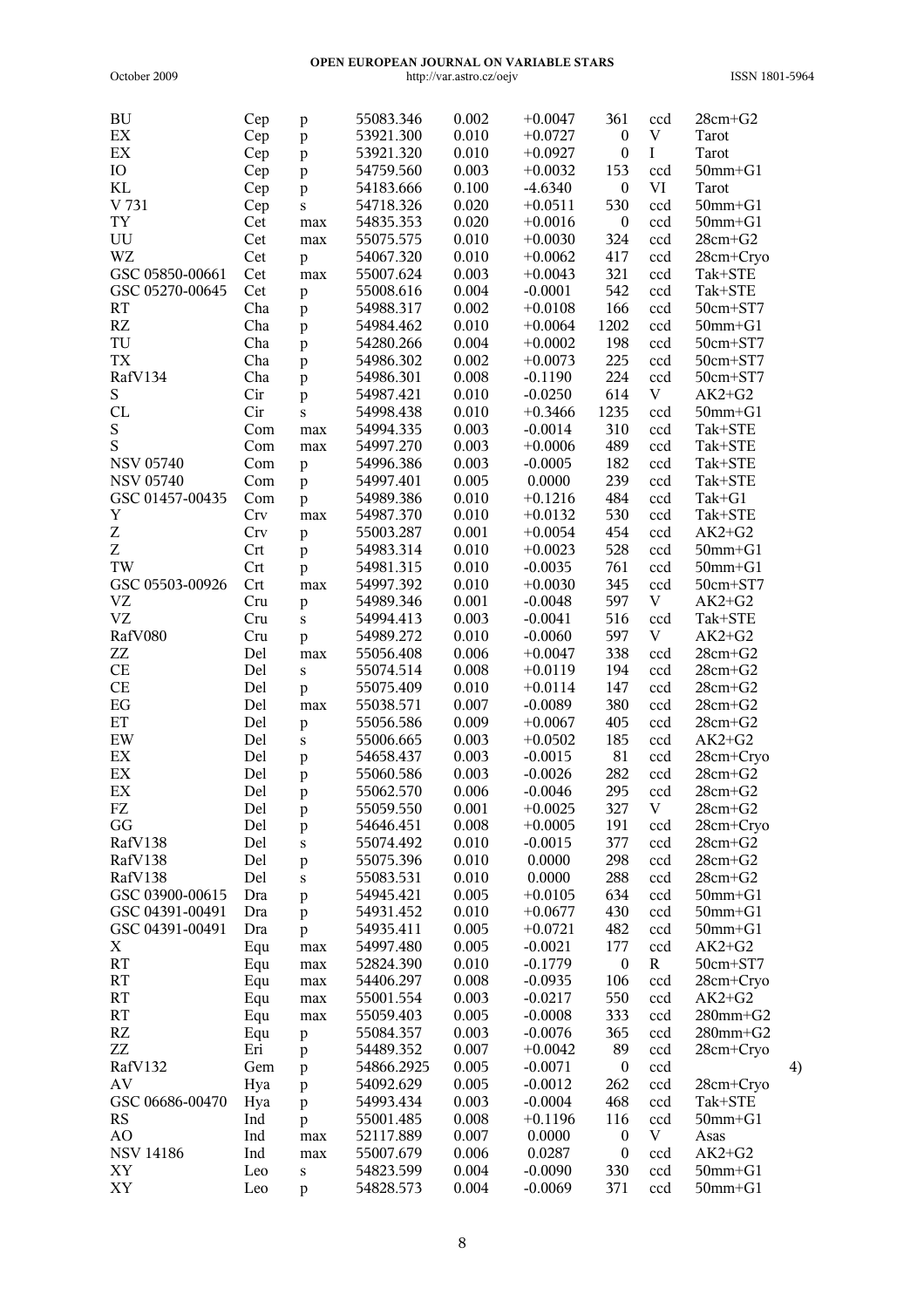| XZ               | Leo | S            | 54828.638  | 0.004  | $+0.0080$        | 280              | ccd                       | $50$ mm $+G1$  |    |
|------------------|-----|--------------|------------|--------|------------------|------------------|---------------------------|----------------|----|
| ${\sf AP}$       | Leo | p            | 54835.719  | 0.006  | $+0.0051$        | $\boldsymbol{0}$ | ccd                       | $50$ mm $+G1$  |    |
| EH               | Lib | max          | 55007.465  | 0.001  | $+0.0035$        | 368              | ccd                       | Tak+STE        |    |
| <b>SX</b>        | Lup | $\mathbf{p}$ | 54987.613  | 0.003  | $+0.0031$        | 392              | ccd                       | Tak+STE        |    |
| ${\rm SX}$       | Lup | p            | 54987.614  | 0.007  | $+0.0041$        | 395              | ccd                       | $50$ mm $+G1$  |    |
| DE               | Lyn | p            | 54512.4141 | 0.0002 | $-0.0031$        | $\boldsymbol{0}$ | V                         | ST7            | 3) |
| GSC 08722-00769  | Nor | $\max$       | 55001.301  | 0.008  | $-0.0032$        | 484              | ccd                       | $AK2+G2$       |    |
| Y                | Oct | $\max$       | 54263.532  | 0.003  | $-0.0035$        | 150              | ccd                       | Tak+STE        |    |
| <b>SW</b>        | Oph | p            | 54991.375  | 0.010  | $+0.0211$        | 465              | ccd                       | Tak+STE        |    |
| <b>VY</b>        | Oph | $\max$       | 54992.320  | 0.008  | $+0.1566$        | 1607             | ccd                       | $AK2+G2$       |    |
| <b>VY</b>        | Oph | max          | 54993.320  | 0.005  | $+0.1613$        | 850              | ccd                       | $AK2+G2$       |    |
| XZ               | Oph |              | 54997.327  | 0.005  | $+0.0030$        | 308              | ccd                       | $AK2+G2$       |    |
|                  |     | $\max$       |            |        |                  | 129              |                           |                |    |
| $\rm V$ 408      | Oph | $\max$       | 55004.541  | 0.004  | $-0.0985$        |                  | ccd                       | $AK2+G2$       |    |
| V 413            | Oph | p            | 54996.445  | 0.002  | $\boldsymbol{0}$ | $\boldsymbol{0}$ | ccd                       | 50cm+ST7       |    |
| V 413            | Oph | $\max$       | 54996.506  | 0.003  | $-0.1722$        | $\boldsymbol{0}$ | ccd                       | 50cm+ST7       |    |
| V 415            | Oph | $\mathbf{p}$ | 55007.473  | 0.003  | $+0.0152$        | 391              | ccd                       | $AK2+G2$       |    |
| V 441            | Oph | p            | 54984.535  | 0.002  | $+0.0116$        | 534              | ccd                       | $AK2+G2$       |    |
| V 448            | Oph | $\mathbf{p}$ | 49098.609  | 0.010  | $-0.0195$        | $\boldsymbol{0}$ | ccd                       | 28cm+Cryo      |    |
| V 448            | Oph | $\mathbf{p}$ | 49888.387  | 0.010  | $+0.0096$        | $\boldsymbol{0}$ | ccd                       | 28cm+Cryo      |    |
| V 448            | Oph | $\mathbf{p}$ | 50281.404  | 0.010  | $-0.0282$        | $\boldsymbol{0}$ | ccd                       | 28cm+Cryo      |    |
| V 448            | Oph | $\mathbf{p}$ | 54994.466  | 0.002  | $+0.0160$        | 311              | ccd                       | $AK2+G2$       |    |
| V 487            | Oph | $\mathbf{p}$ | 53931.230  | 0.010  | $-0.1405$        | $\boldsymbol{0}$ | ccd                       | 50cm+ST7       |    |
| V 496            | Oph | $\mathbf{p}$ | 50683.360  | 0.010  | $-0.0073$        | 120              | ccd                       | 28cm+Cryo      |    |
| V 496            | Oph | $\mathbf{p}$ | 51685.380  | 0.010  | $+0.0025$        | 183              | ccd                       | 28cm+Cryo      |    |
| V 496            | Oph | $\mathbf{p}$ | 55000.529  | 0.003  | $+0.0178$        | 849              | ccd                       | $AK2+G2$       |    |
| V 509            | Oph | $\mathbf{p}$ | 54996.534  | 0.003  | $+0.0050$        | 784              | ccd                       | $AK2+G2$       |    |
| V 511            | Oph | $\mathbf{p}$ | 55008.462  | 0.002  | $-0.0054$        | 353              | ccd                       | $AK2+G2$       |    |
| V 511            | Oph | $\mathbf{p}$ | 55041.502  | 0.004  | $-0.0021$        | 481              | ccd                       | $28cm + G2$    |    |
| V <sub>524</sub> | Oph | $\mathbf{p}$ | 55009.467  | 0.002  | $-0.0956$        | 1103             | ccd                       | $AK2+G2$       |    |
| V 528            | Oph |              | 54985.471  | 0.005  | $+0.0353$        | 695              | ccd                       | $AK2+G2$       |    |
| V 528            |     | $\mathbf{p}$ | 54993.588  | 0.005  | $+0.0356$        | 497              |                           |                |    |
|                  | Oph | S            |            |        |                  |                  | ccd                       | 50cm+ST7       |    |
| V 573            | Oph | $\mathbf{p}$ | 55003.635  | 0.010  | $+0.0070$        | 571              | ccd                       | $AK2+G2$       |    |
| V1016            | Oph | $\mathbf{p}$ | 54983.596  | 0.003  | $+0.0116$        | 547              | ccd                       | 50cm+ST7       |    |
| V2203            | Oph | $\mathbf{p}$ | 55003.481  | 0.003  | $-0.0058$        | 521              | ccd                       | Tak+STE        |    |
| V2388            | Oph | $\bf S$      | 54365.3269 | 0.0002 | $+0.0002$        | $\boldsymbol{0}$ | ccd                       | G <sub>2</sub> | 2) |
| V2425            | Oph | $\mathbf{p}$ | 55006.303  | 0.009  | $-0.0039$        | 443              | ccd                       | Tak+STE        |    |
| V2612            | Oph | p            | 54983.540  | 0.008  | $-0.0400$        | 900              | ccd                       | Tak+STE        |    |
| RafV135          | Oph | $\mathbf{p}$ | 55000.421  | 0.007  | 0.0000           | 844              | ccd                       | $AK2+G2$       |    |
| RafV136          | Oph | $\mathbf{p}$ | 54994.478  | 0.007  | 0.0000           | $\boldsymbol{0}$ | ccd                       | $AK2+G2$       |    |
| EG               | Ori | $\mathbf{p}$ | 54025.545  | 0.007  | $-0.0022$        | 180              | ccd                       | 28cm+Cryo      |    |
| FO               | Ori | P            | 54456.493  | 0.005  | $+0.0038$        | 381              | ccd                       | 28cm+Cryo      |    |
| SS               | Pav | max          | 51963.880  | 0.010  | 0.0000           | $\boldsymbol{0}$ | $\mathbf V$               | Asas           |    |
| ZZ               | Peg | $\mathbf{p}$ | 55048.468  | 0.008  | $+0.0218$        | 330              | $\boldsymbol{\mathrm{V}}$ | $28cm + G2$    |    |
| CC               | Peg | p            | 55084.591  | 0.010  | $-0.0017$        | 395              | ccd                       | $28cm + G2$    |    |
| SvkV001          | Peg | S            | 55008.580  | 0.006  | $+0.0060$        | 374              | ccd                       | $AK2+G2$       |    |
| GSC 02751-01007  | Peg | p            | 54452.364  | 0.001  | $-0.0017$        | 88               | ccd                       | 28cm+Cryo      |    |
| GSC 03695-01845  | Per | S            | 54274.630  | 0.020  | $-0.6125$        | 64               | $\mathbf V$               | Tarot          |    |
| GSC 03695-01845  | Per | $\, {\bf p}$ | 54277.545  | 0.020  | 0.0000           | 68               | $\rm I$                   | Tarot          |    |
| YY               | Sgr | $\mathbf{p}$ | 54993.561  | 0.007  | $-0.0111$        | 484              | ccd                       | Tak+STE        |    |
| ZZ               | Sgr | $\mathbf{p}$ | 55009.428  | 0.008  | $-0.0223$        | 1007             | ccd                       | Tak+STE        |    |
| V1288            | Sco |              | 54999.325  | 0.012  | $-0.0012$        | 711              | ccd                       | $50$ mm $+G1$  |    |
| EZ               |     | p            | 54997.574  | 0.008  |                  | 506              |                           |                |    |
|                  | Sct | p            |            |        | $-0.0073$        |                  | ccd                       | Tak+STE        |    |
| OU               | Ser | S            | 55008.493  | 0.015  | $+0.0205$        | 418              | ccd                       | $50$ mm $+G1$  |    |
| RZ               | Tau | S            | 54808.448  | 0.001  | $+0.0029$        | 179              | ccd                       | $50$ mm $+G1$  |    |
| TY               | Tau | $\mathbf{p}$ | 54084.303  | 0.004  | $+0.0003$        | 217              | ccd                       | 28cm+Cryo      |    |
| WY               | Tau | $\mathbf{p}$ | 54808.557  | 0.005  | $-0.0038$        | 350              | ccd                       | $50$ mm $+G1$  |    |
| AH               | Tau | p            | 54388.585  | 0.005  | $+0.0013$        | 166              | ccd                       | 28cm+Cryo      |    |
| CT               | Tau | p            | 54808.616  | 0.002  | $-0.0022$        | 369              | ccd                       | $50$ mm $+G1$  |    |
| <b>RW</b>        | Tri | p            | 54449.432  | 0.001  | $+0.0017$        | 10               | ccd                       | 28cm+Cryo      |    |
| <b>NSV 00001</b> | Tuc | p            | 55004.522  | 0.002  | $-0.0042$        | 140              | ccd                       | Tak+STE        |    |
| <b>NSV 00001</b> | Tuc | S            | 55004.686  | 0.003  | $-0.0032$        | 90               | ccd                       | Tak+STE        |    |
| RafV115          | Tuc | S            | 55004.496  | 0.007  | $+0.0068$        | 200              | ccd                       | Tak+STE        |    |
| RafV115          | Tuc | p            | 55004.670  | 0.010  | $+0.0116$        | 170              | ccd                       | Tak+STE        |    |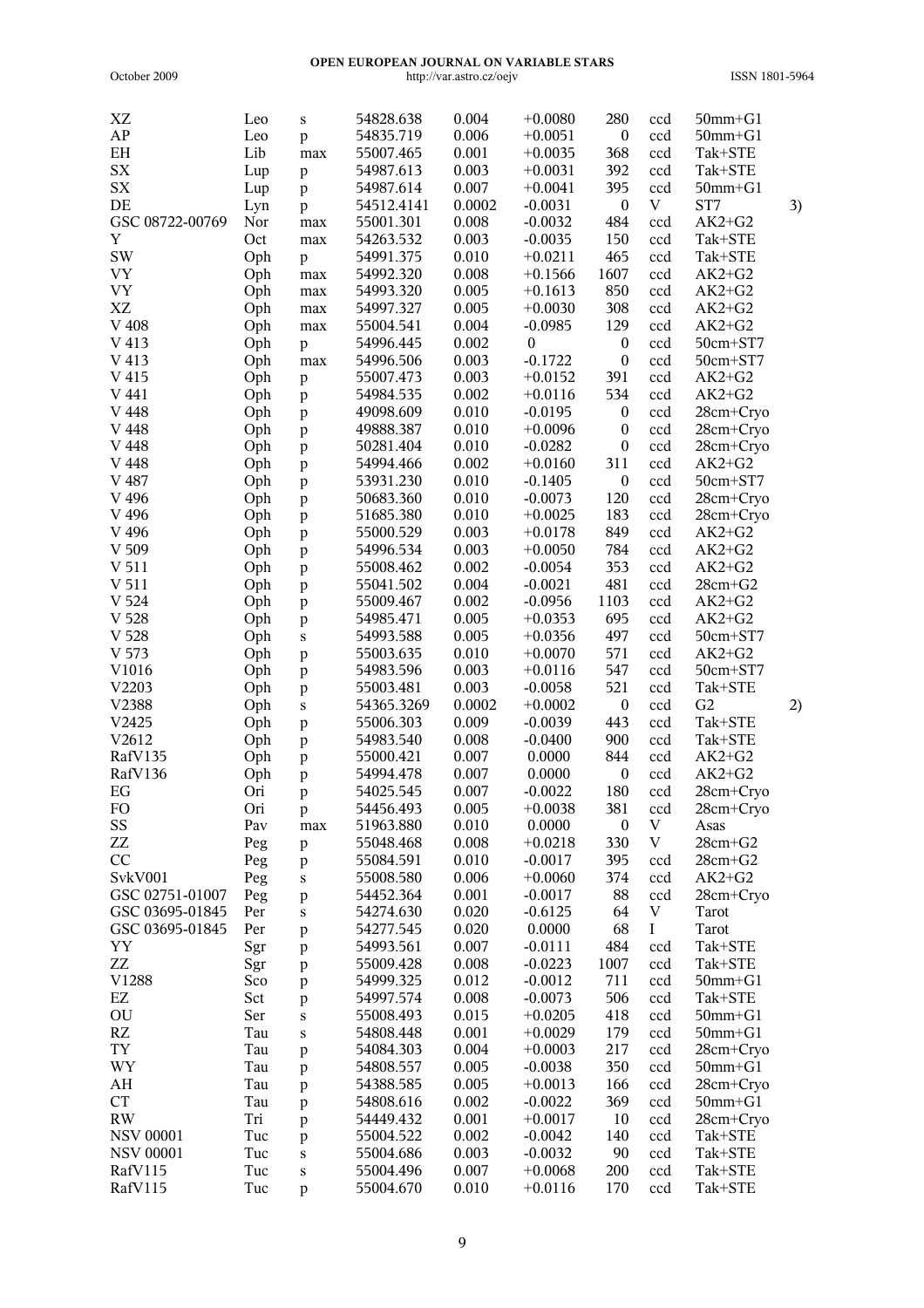#### **OPEN EUROPEAN JOURNAL ON VARIABLE STARS** October 2009 http://var.astro.cz/oejv ISSN 1801-5964

| UX              | UMa | p   | 54505.659 | 0.002 | $-0.0003$ | 39  | ccd | $28cm + Cry$  |
|-----------------|-----|-----|-----------|-------|-----------|-----|-----|---------------|
| <b>FM</b>       | Vel | p   | 54994.298 | 0.002 | $+0.0455$ | 153 | ccd | $50cm + ST7$  |
| GR              | Vir | p   | 55004.375 | 0.009 | $+0.0144$ | 335 | ccd | $50$ mm $+G1$ |
| MS              | Vir | p   | 54992.330 | 0.008 | $-0.0007$ | 432 | ccd | $50$ mm $+G1$ |
| MS              | Vir | p   | 54997.330 | 0.008 | $+0.0003$ | 432 | ccd | $50$ mm $+G1$ |
| <b>NN</b>       | Vir | p   | 55000.359 | 0.010 | $+0.0001$ | 609 | ccd | $50$ mm $+G1$ |
| <b>PY</b>       | Vir | D   | 54998.282 | 0.005 | $-0.0080$ | 360 | ccd | $50$ mm $+G1$ |
| PY              | Vir | S   | 54998.439 | 0.005 | $-0.0070$ | 360 | ccd | $50$ mm $+G1$ |
| GSC 00282-00743 | Vir | max | 54991.379 | 0.004 | $-0.0010$ | 166 | ccd | $50cm + ST7$  |
| GSC 00285-01075 | Vir | S   | 54989.319 | 0.002 | $+0.0038$ | 341 | ccd | $50cm + ST7$  |
| GSC 00289-00144 | Vir | D   | 55007.240 | 0.002 | 0.0000    | 341 | ccd | $AK2+G2$      |

#### **Remarks**

- 01) observed by Roland Boninsegna
- 02) observed by Petr Svoboda
- 03) observed by F. van den Abbeel
- 04) observed by Thomas Sauer

| NW      | Aps the observation is not very relaiable.                                                     |
|---------|------------------------------------------------------------------------------------------------|
| RafV133 | Aps in 5 arcmin distance from the lost star UV Aps.                                            |
| CU      | CVn should be an EW star, but the lightcurve is not EW like.<br>The star needs a closer study. |
| ВL      | CMi the visual minimum used as the base of the elements<br>was not published yet.              |
| SV      | Cen continues to change its period dramaticaly                                                 |
| KL      | Cep a more detailed study was planed, but not yet completed                                    |
| RT      | Equ shows confusing changes of its period                                                      |

RafV135 Oph was used as a comparison star to V 496 Oph in the past

# **References**

- Samus N.N. et al. 2006 General Catalog of Variable Stars, 4th edition electronic version <http://www.sai.msu.su/groups/cluster/gcvs/>
- Pojmanski G., 2005, ASAS-3,<http://www.astrouw.edu.pl/~gp/asas/asas.html>
- Motl David, 2006, C-Munipack<http://integral.physics.muni.cz/cmunipack/index.html>
- Observatory IAS Hakos <http://www.ias-observatory.org/>
- O-C GATE <http://var.astro.cz/ocgate/>
- SvkV catalog [http://var.astro.cz/newsvkv.php?lang=en](http://var.astro.cz/newrafv.php?lang=en)
- RafV catalog <http://var.astro.cz/newrafv.php?lang=en>
- ESO Online Digitised Sky Survey<http://arch-http.hq.eso.org/dss/dss>

10